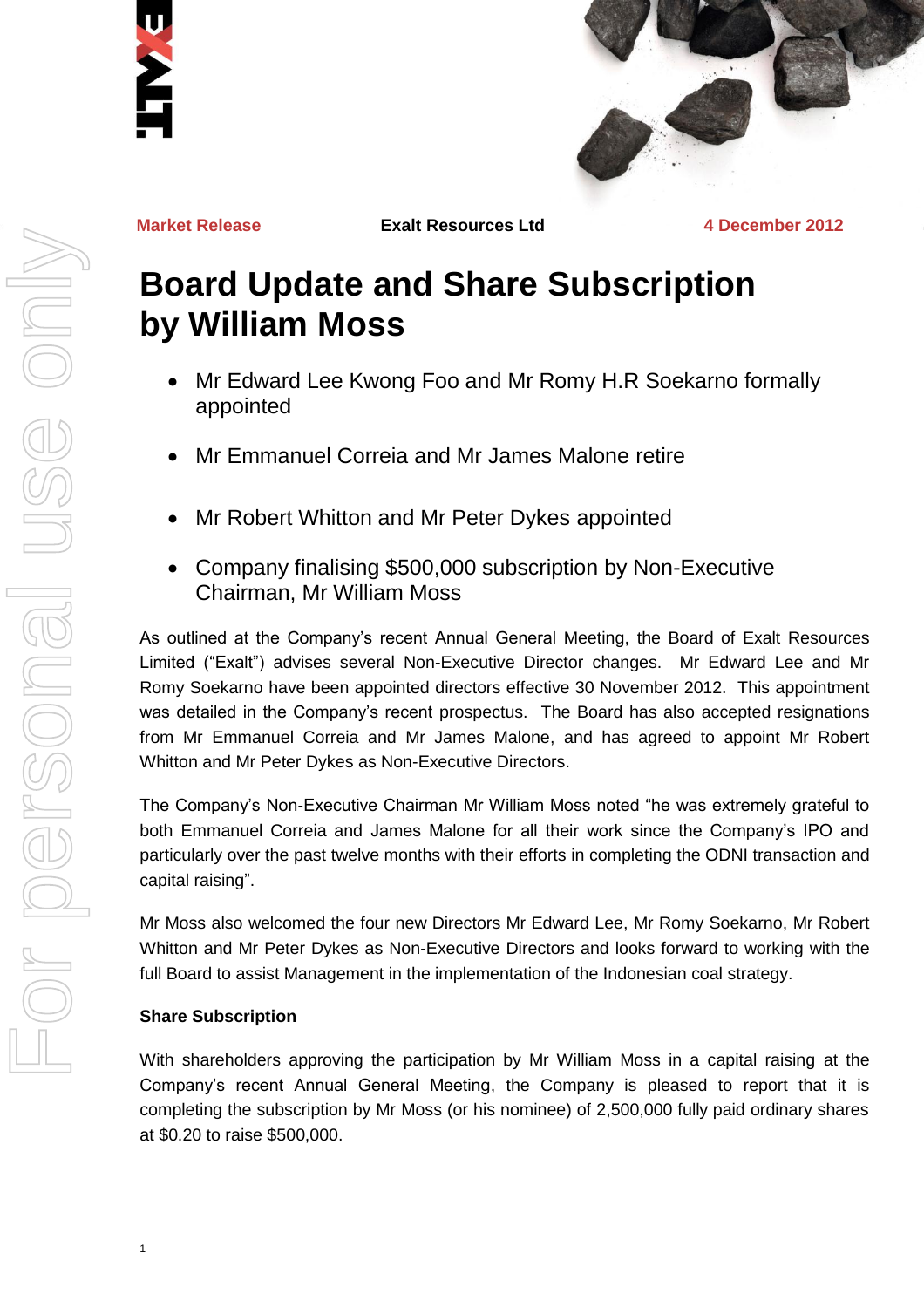

Managing Director and CEO of Exalt, Barry Tudor said "We are delighted to have Bill Moss as our Non-Executive Chairman and his investment into the Company is an encouraging sign of support of the strategy the Company has developed."

## **New Directors' Biography**

#### **Mr Whitton**

Mr Whitton is a Chartered Accountant with in excess of 25 years of corporate re-organisation, financial analysis, strategic planning, people management and risk management experience. He is a Non-Executive Director of several ASX listed companies, with involvement in audit risk and corporate governance.

Mr Whitton currently serves as head of Business Recovery at William Buck, Chartered Accountants & Advisors. He is Non-Executive Chairman RKS Consolidated Limited, AUV Enterprises Limited, Tempo Australia Limited, and a Non-Executive Director of Australian Wine Consumers Co-Operative Ltd (Chairman 2008-2011).

He has a Bachelor of Business and Graduate Certificate Forensic Studies (Accounting) and is a Fellow of the Institute of Chartered Accounts, the Australian Institute of Management and the Australian Institute of Company Directors. He is also a member of the Insolvency Practitioners Association of Australia and the Association of Fraud Examiners.

#### **Mr Dykes**

Mr Dykes has more than 20 years of experience in the technology industry, beginning his career as a founding member of KPMG's technology advisory practice in both Sydney and Melbourne. He subsequently co-founded a boutique technology advisory business and advised some of Australia's largest corporate clients including BHP, Boral, Telstra and General Motors Holden.

Mr Dykes was an Executive Director, CFO and Company Secretary of Nexbis Ltd and played a key role during its rise from a market capitalisation of \$4 million dollars until its successful sale for \$80 million.

He is currently a Non-Executive Director of Tempo Australia Limited, Chapmans Limited, and AUV Enterprises Limited.

Mr Dykes holds a Bachelor of Business (Accountancy) degree from RMIT University and is a Fellow of the Taxation Institute of Australia.

## For further information contact

**Barry Tudor** CEO & Managing Director +61 2 8651 7820

**Media enquiries:** Michael Zahn ZMM Group +61 407922918 or [michael@zmmgroup.com](mailto:michael@zmmgroup.com)